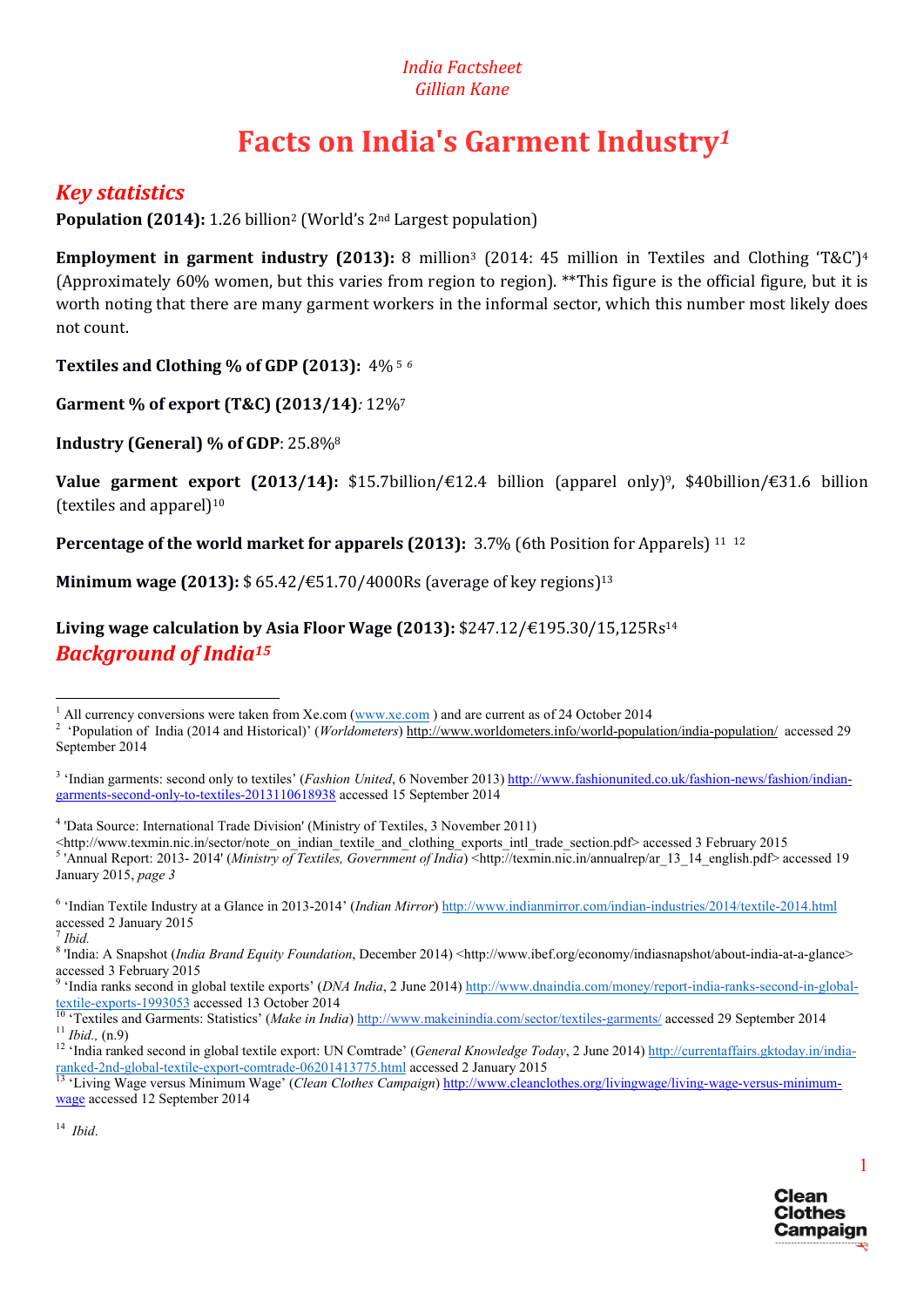- Geography: Situated in South Asia, India borders Myanmar, Bangladesh, Pakistan, Bhutan, Nepal, China, the Bay of Bengal, and the Arabian Sea. It is situated near important trade routes.
- Politics: India is a federal republic with 29 states and 7 Union territories. India has many political parties and political pressure groups.
- History: India is a country with a long and rich history of empires and dynasties. Most recently, since the 19th Century, India was under British rule, eventually gaining independence in 1947.
- Economy: India's economy is developing and moving towards a free market economy. Whilst agriculture is still very prevalent, other sectors are contributing to economic growth; in particular the service industry. Corruption levels remain high and problematic.16 <sup>17</sup>

# *Biggest issues in India's Garment Industry*

- *Sumangali System in the South of the Country* and other slave like practices bonded and child labour.
- **Prevalence of factories operating in the informal sector**: lack of legally binding employer relationships, no access to legal protection for workers, lack of Trade Union protection, collective bargaining, and grievance mechanisms.
- *No payment of minimum/ living wage*, and other employment related benefits
- *Discrimination*: Caste and Gender based.

*General Data Industry Structure*

 *Lack of transparency*: High levels of corruption mean that transparency is difficult to attain within the garment industry.

| <u>HIUUSU YOU UCUH C</u> |                                                                                                                                                                                                                                                                                                                                                                 |
|--------------------------|-----------------------------------------------------------------------------------------------------------------------------------------------------------------------------------------------------------------------------------------------------------------------------------------------------------------------------------------------------------------|
| Production               | Some major factories include KPR Mill, Eastman Exports, SSM India, Bannari<br>Amman <sup>18</sup>                                                                                                                                                                                                                                                               |
| $Trade^{19}$             | Agents often facilitate distribution of products.<br>$\bullet$<br>Much of the production goes to a domestic market.<br>$\bullet$<br>normally<br>handled<br>Houses<br>Export<br>bv<br>Exports<br>are<br>0r<br>٠<br>Procurement/Commissioning Houses of large retailers.<br>Examples of some of the largest export houses in Delhi, India are: Shahi<br>$\bullet$ |

<sup>15</sup> 'The World Fact book: India' (*CIA World Fact book*) https://www.cia.gov/library/publications/the-world-factbook/geos/in.html accessed 2 January 2015

16'India Country Study 2012' (*Fair Wear Fashion* 2012 ) http://www.fairwear.org/ul/cms/fckuploaded/documents/countrystudies/india/CSIndia2012.pdf accessed 12 September 2014, p6 <sup>17</sup> 'Behind the Showroom: The hidden reality of India's garment workers' (FIDH) http://www.fidh.org/IMG/pdf/india\_garment\_workers\_report\_2014.pdf accessed 5 February 2015page 14<br><sup>18</sup> According to Clean Clothes Campaign Sources<br><sup>19</sup> Pankaj Chandra 'The Textile and Apparel Industry in India' (Indian ins

http://www.iimb.ernet.in/~chandra/The%20Textile%20and%20Apparel%20Industry.pdf accessed 22 December 2014, p4

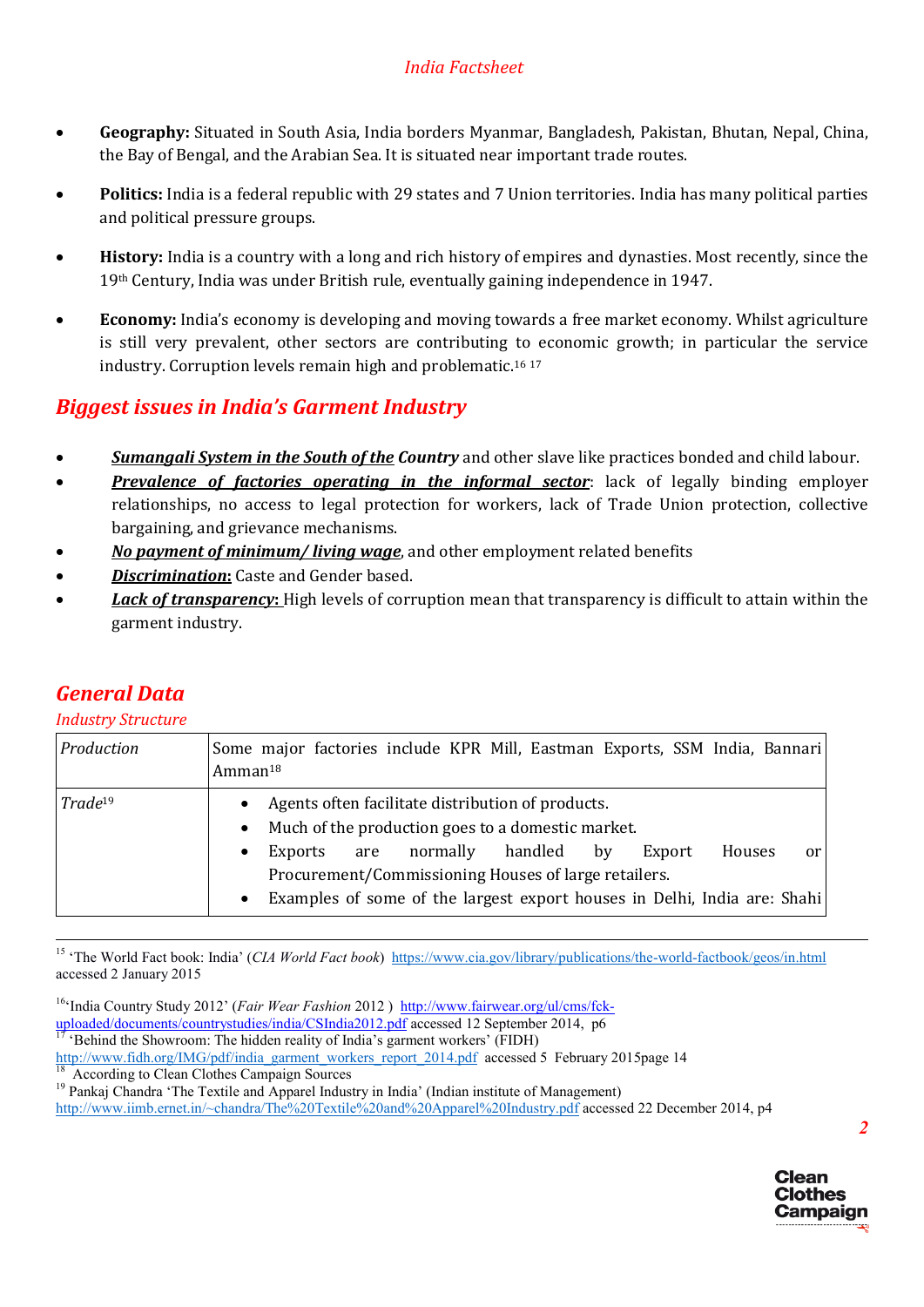|        | Exports, Orient Craft Ltd., Orient Fashions Ltd., Richa & Company and<br>Guarav International, PeeEmpro Exports. <sup>20</sup>                                                                                                           |
|--------|------------------------------------------------------------------------------------------------------------------------------------------------------------------------------------------------------------------------------------------|
| Retail | Popular brands sourcing from India include Zara, Next, GAP, Marks & Spencer, Ann  <br>Taylor, Ralph Lauren, Abercrombie & Fitch, Wal-Mart, Marks and Spencer, Tesco  <br>Decathlon, Uniqlo, H&M, Tommy Hilfiger, possibly more. 21 22 23 |

# *Export Data*

| Year                                                                                   | Textile/<br>Garment<br>Exports <sup>24</sup> | Total exports <sup>25</sup>         | % Total Exports |
|----------------------------------------------------------------------------------------|----------------------------------------------|-------------------------------------|-----------------|
| <b>2011</b> (Textiles and Textile                                                      | \$32.55 billion                              | \$235, 85 billion                   | 13.80%          |
| Articles) <sup>26</sup>                                                                | €28.47 billion                               | €206.26 billion                     |                 |
| 2012-2013 (Textile &                                                                   | \$31.62 billion                              | \$300.40 billion                    | 10.53%          |
| Clothing) $27$                                                                         | €27.65 billion                               | €262.66 billion                     |                 |
| 2012-2013 (Readymade<br>Garment: Makes up part of<br>overall T&C figure) <sup>28</sup> | \$12.40 billion<br>€10.85 billion            | \$300.40 billion<br>€262.66 billion | 4.13%           |

#### *Import Data*<sup>29</sup>



<sup>&</sup>lt;sup>20</sup>Top Garment Export Houses in Delhi, NCR, India' (*Abc of garment export house*) http://www.garmentexporthouse.com/2013/12/top-<br>garment-export-houses-in-delhi-ncr.html accessed 24 October 2014

<sup>&#</sup>x27;Uniqlo turns to India for garment biz' (*Business Standard*, 26 June 2014) http://www.business-

 $\frac{\frac{1}{22} \cdot \frac{1}{21}}{1000}$  Standard.com/article/companies/uniqlo-turns-to-india-for-garment-biz-114062500959 1.html accessed 24 October 2014

top-sourcing-destination-for-apparel-chains/1195939/ accessed 23 December 2014 <sup>23</sup> 'Global Buyers Expand Sourcing from Indian Apparel Units: APEC'(*The Economic Times, Indian Times*, 11 June 2013) (http://articles.economictimes.indiatimes.com/2013-06-11/news/39899324\_1\_child-labour-apparel-export-promotion-council-disha

accessed 23 December 2014<br><sup>24</sup> Conversion taken from <u>www.xe.com</u> on 3 February 2015

<sup>24</sup> Conversion taken from www.xe.com on 3 February 2015 <sup>25</sup> *Ibid.* <sup>26</sup> 'India Exports by Product Section in US Dollars – Yearly' (*Indexmundi*) http://www.indexmundi.com/trade/exports/?country=in accessed 24 October 2014

<sup>&</sup>lt;sup>27</sup>*Ibid.,* (n.4)<br><sup>28</sup> 'India's textiles exports at a glance (Principal Commodities) Annexure I' (*Ministry of Textiles*)

http://texmin.nic.in/sector/note\_on\_indian\_textile\_and\_clothing\_exports\_intl\_trade\_section\_Anx\_I.pdf accessed 3 February 2015 <sup>29</sup> Conversions taken from <www.xe.com> accessed 5 February 2015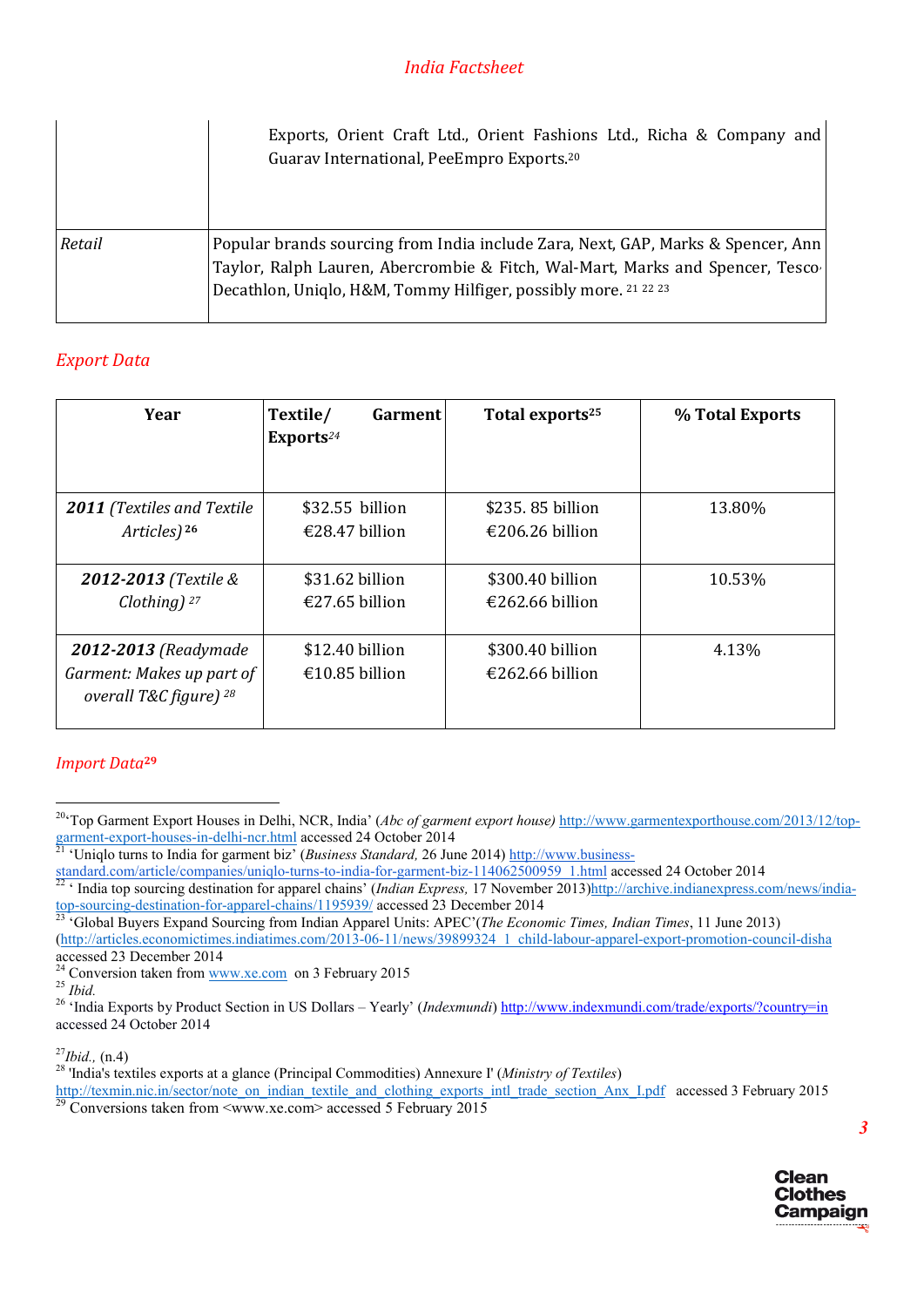| Year                       | <b>Textile/Garment</b><br><b>Imports</b> | <b>Total Imports</b> | % of Total Imports |
|----------------------------|------------------------------------------|----------------------|--------------------|
| 2011 (Textiles and Textile | \$4.45 billion                           | \$433.68 billion     | 1.02%              |
| Articles) <sup>30</sup>    | €3.89 billion                            | €379.34 billion      |                    |

# *Local dependency on garments/ textile export*

## Investment figures:

- In 2011, the domestic textile and apparel industry was worth 58 billion USD.31
- Foreign and domestic investments continue to grow.<sup>32</sup>
- 100% FDI is approved in the textile and apparel industry.3334To encourage and facilitate foreign investment, the government has established a scheme called, '*Make in India.*'35
- Foreign Direct Investment in the Textiles Sector (April 2000 September 2014): approx. \$1.5 billion<sup>36</sup>
- India has concluded Bilateral Investment Treaties (BITs) with 86 countries. 37
- In the first 8 months of 2014, private equity deals totalling \$7.7 billion USD were sealed in India. India is also performing strongly in Mergers and Acquisitions.38

# *Handloom/Power loom Sectors*

• The Handloom and Power Loom sectors are seen as separate from the garment sector, but also play an important role in the overall industry.

## *Handlooms*

- The Indian Ministry of Textiles reported that in 2013, there were approximately 4.33 million handloom workers operating on 2.38 million handlooms. 39
- The *Handloom Export Promotion Council* operates under the Ministry of Textiles and promotes the export of all handloom products. 40
	- o The *Office of the Development Commissioner for Handlooms* provides assistance to handloom

<sup>&</sup>lt;sup>40</sup>'About Us' (*Hand Loom Export Promotion Council*) http://www.hepcindia.com/intro.php accessed 22 December 2014



<sup>&</sup>lt;sup>30</sup> 'India Imports by Product Section in US Dollars – Yearly' (Indexmundi) http://www.indexmundi.com/trade/imports/?country=in accessed 24 October 2014

<sup>&</sup>lt;sup>31</sup> 'India: Textiles and Apparel Sector Report - August 2013' (*India Brand Equity Foundation*) http://www.slideshare.net/IBEFIndia/india-<br>textiles-and-apparel-sector-reportaugust-2013 accessed 19 January 2015<br><sup>32</sup> 'India

<sup>&</sup>lt;sup>32</sup> 'India: Textiles and Apparel Sector Report' (*India Brand Equity Foundation*, August 2013) http://www.slideshare.net/IBEFIndia/india-<br>textiles-and-apparel-sector-reportaugust-2013 accessed 23 December 2013, slide 19

<sup>&</sup>lt;sup>33</sup> *Ibid.*, (slide 30)<br><sup>34</sup> · "Make in India" rolled out for textile and garment industry' (Fibre2Fashion, 25 September 2014) http://www.fibre2fashion.com/news/textile-<br>news/newsdetails.aspx?news\_id=167868\_accessed 23 D

<sup>&</sup>lt;sup>35</sup> 'Home' (*Make in India*) http://www.makeinindia.com/ accessed 10 October 2014<br><sup>36</sup> 'Textile Industry in India' (*India Brand Equity Foundation*) http://www.ibef.org/industry/textiles.aspx accessed 10 October 2014<br><sup>37</sup>

accessed 10 October 2014

<sup>&</sup>lt;sup>38</sup> 'Domestic Investment in India' (India Brand Equity Foundation) http://www.ibef.org/economy/domestic-investments accessed 3 February 2015<br><sup>39</sup>Thid., (n.5) p111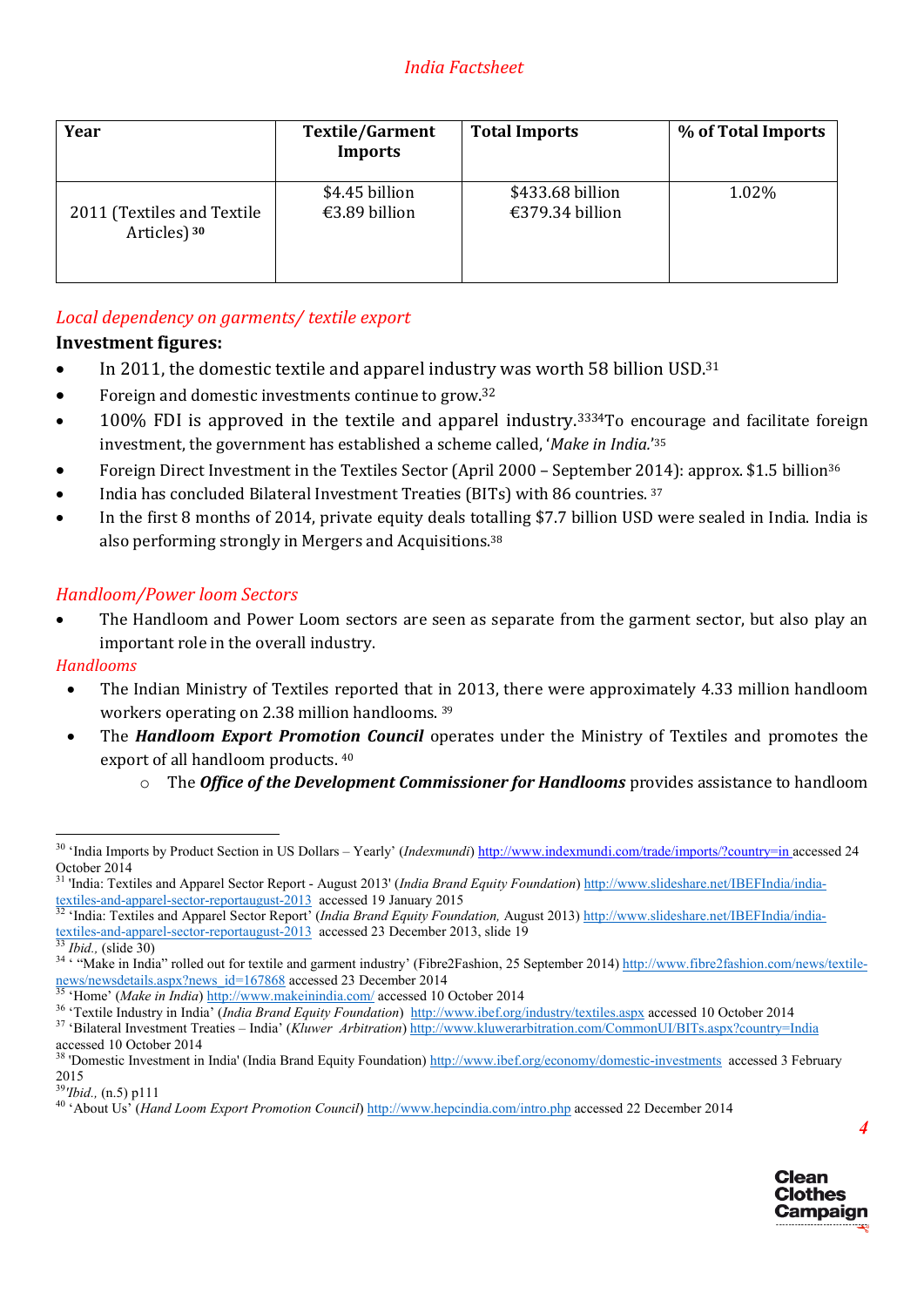workers and is involved in schemes which aim to further develop the sector. 41

#### *Powerlooms*

- $\circ$  In 2013, the Indian Ministry of Textiles reported that there are 5.92 million powerloom workers in India.42
- $\circ$  There are approximately 2.34 2.35 million power looms in the country, which in 2013-2014 produced about 37.5 million bales (175kg per bale). *<sup>43</sup>*
- o The *Power Loom Development and Export Promotion Council* is the agency which oversees development and promotion of the power loom industry. *<sup>44</sup>*

#### *GSP* <sup>45</sup>

- GSP is a system of tariff reductions for developing countries exporting to the EU.
- As of 1 January 2014, new EU regulations on GSP have entered into force. Under the new regulations, India is included in the standard GSP preferences category, but apparels and textiles will graduate from this category in 2016.46
- Previously GSP existed in the USA but of 31st July 2013, the US GSP system expired and has yet to be renewed.47

#### *Cotton*

- India produces vast amounts of cotton and may soon overtake China as the world's number one cotton producer.48
- *Issue in the cotton production industry*: BT (GMO) Cotton produced by Monsanto: leading to Monsanto's control of the market. This is leading to the suicide of farmers in areas where genetically modified seeds are controlling the market, since there are increasing levels of debt for such farmers. <sup>49</sup> <sup>50</sup>



<sup>&</sup>lt;sup>41</sup> 'About Us' (*Office of the Development Commissioner (Handlooms)*) http://handlooms.nic.in/User\_Panel/UserView.aspx?TypeID=1191 accessed 22 December 2014

<sup>&</sup>lt;sup>42</sup> *Ibid.*, (n.5) p 103<br><sup>43</sup> 'Power Loom industry in India' (*India Brand Equity Foundation*) http://www.ibef.org/exports/powerloom-industry-in-india.aspx accessed 24 October 2014 44 'Power Loom industry in India' (*India Brand Equity Foundation*) http://www.ibef.org/exports/powerloom-industry-in-india.aspx accessed 24

October 2014

<sup>45</sup> 'EU GSP Scheme from January 2014' (*Strong and Herd Import/Export Services*) http://www.strongandherd.co.uk/news/2013-11-06/eugsp-scheme-from-january-2014/ accessed 12 September 2014

<sup>46</sup> 'The EU's Generalised Scheme of Preferences (*European Commission*) http://trade.ec.europa.eu/doclib/docs/2012/december/tradoc\_150164.pdf accessed 24 October 2014, p23

<sup>&</sup>lt;sup>47</sup> 'Welcome to Renew GSP Today' (*Renew GSP Today*) http://renewgsptoday.com/ accessed 11 July 2014

<sup>48</sup> 'India set to emerge as world's largest cotton grower' (*The Hindu Business Line,* 4 September 2014) http://www.thehindubusinessline.com/industry-and-economy/agri-biz/india-set-to-emerge-as-worlds-largest-cotton-grower/article6379920.ece accessed 12 September 2014

<sup>49</sup> Vandana Shiva 'The Seeds of Suicide: How Monsanto Destroys Farming' (*Global Research,* 5 April 2013) http://www.globalresearch.ca/theseeds-of-suicide-how-monsanto-destroys-farming/5329947 accessed 29 September 2014

<sup>50 &#</sup>x27;Rising Suicide Rate for Indian Farmers blamed on GMO Seeds (*RT.com,* 22 November 2014) http://rt.com/news/206787-monsanto-indiafarmers-suicides/ accessed 2 January 2015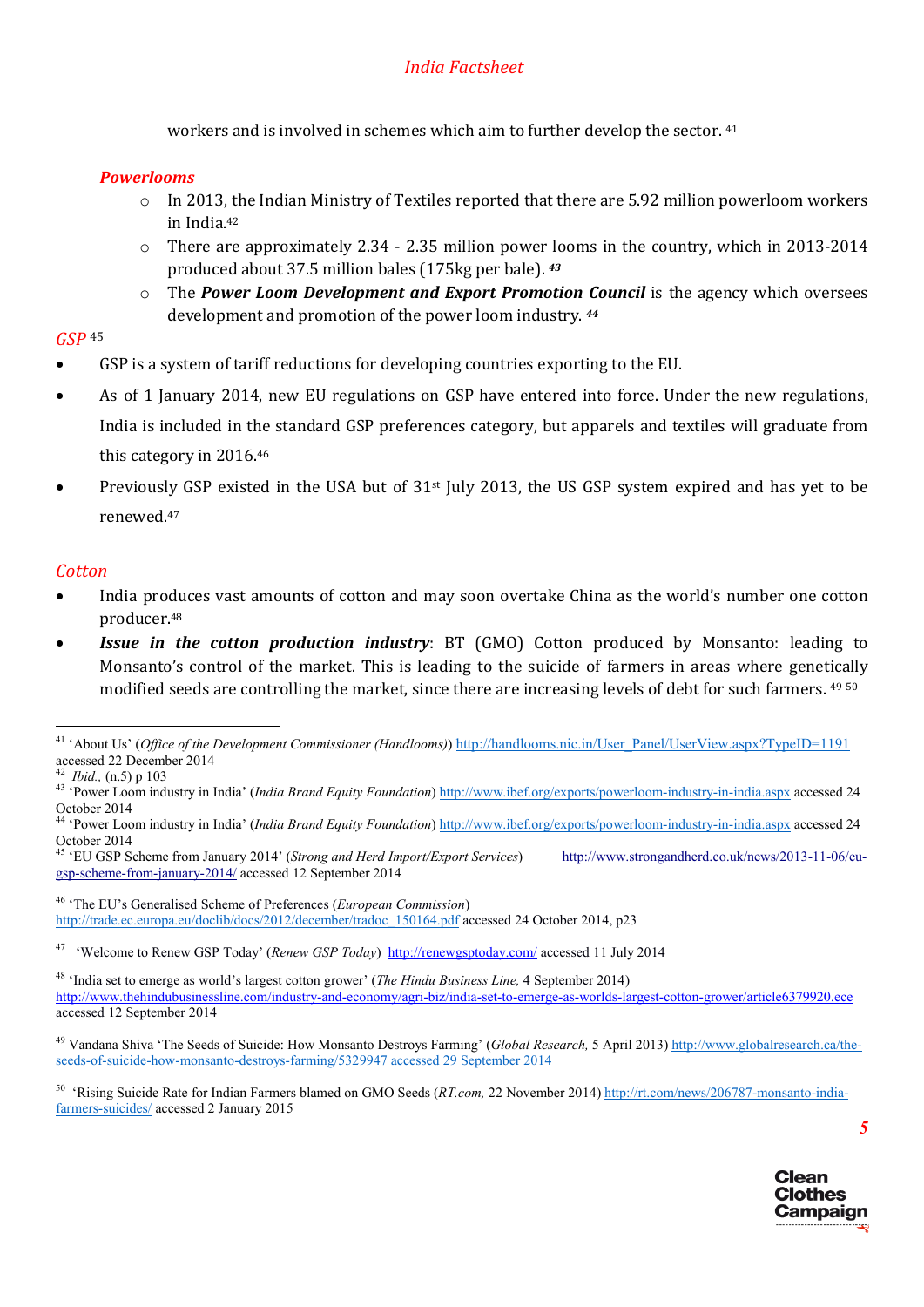## *Workers*

- Garment Industry: 45 million(includes textile workers)
- Garment Workers as percentage of total workforce:  $1.68\%$  (Garment)  $9.41\%$  (T&C Combined)<sup>51</sup>
- Handloom Workers (2013): 4.33 million <sup>52</sup>
- Power Loom Workers (2013): 5.92 million workers.<sup>53</sup>

# *Trade Unions*

 TU Members: Overall in India, Trade Union membership continues to grow. The figures below show the difference in membership of the top 3 unions from 2008-2013:

| <b>Trade Union</b> <sup>54</sup>        | <b>Political</b>    | 2013 Membership | 2008              |
|-----------------------------------------|---------------------|-----------------|-------------------|
|                                         | <b>Affiliation</b>  |                 | <b>Membership</b> |
| National Trade Union Congress<br>Indian | National<br>Indian  | 33.3 million    | 3.9 million       |
| (INTUC)                                 | Congress            |                 |                   |
| <b>Bharatiya Mazdoor Sargh (BMS)</b>    | Lenient<br>to       | 17.1 million    | 6.6 million       |
|                                         | Bharatiya Janata    |                 |                   |
|                                         | Party.              |                 |                   |
| All India Trade Union Congress (AITUC)  | No affiliation to a | 14.2 million    | 3.4 million       |
|                                         | party; but is a     |                 |                   |
|                                         | leftist union.      |                 |                   |

- In the garment industry, there are generally low levels of TU membership; however the above figures show that across all industries (and presumably in the garment industry) union membership is growing. Still, much of the garment industry is still in the informal sector, with little regulation. Even where Trade Unions exist, their power is limited. Those who participate may face discrimination. Furthermore, collective bargaining agreements are 'virtually non-existent' in the garment industry. Some unions in the garment industry are:
	- *Garment and Textile Workers Union (GATWU)*
	- *Garment and Fashion Workers Union (GAFWU)*
	- *Mazdoor Ekta Manch (MEM)*
- Some of the central unions include, Hind Mazdoor Sabha, All India Trade Union Congress (AITUC), India National Trade Union congress (INTUC). AITUC is not affiliated with any political party, but is a leftist union; and INTUC is affiliated with the Indian National Congress. 55
- Collective Bargaining has been described as, 'virtually non-existent' but it is worth noting a somewhat successful exception: *The Tirupur Tripartite Wage* Agreement which was concluded provided for staggered wage increases.56

 $56$  Ibid., (n.16) p 14



 <sup>51</sup> 'India has a workforce of 47.41 Crore: Government' (*The New Indian Express,* 16 July 2014) http://www.newindianexpress.com/nation/India-Has-a-Workforce-of-47.41-Crore-Government/2014/07/16/article2333578.ece accessed 13 October 2014

<sup>&</sup>lt;sup>52</sup> *Ibid.*, (n.5) p 111<br><sup>53</sup> *Ibid.*, (n.5) p 103<br><sup>54</sup> 'Indian Trade Unions are getting bigger; coinciding with slowdown' (*Business Standard*) <u>http://www.business-standard.com/article/economy-</u> policy/indian-trade-unions-are-getting-bigger-coinciding-with-slowdown-113040600392\_1.html accessed 19 January 2015 55 *Ibid.,* (n.16) p10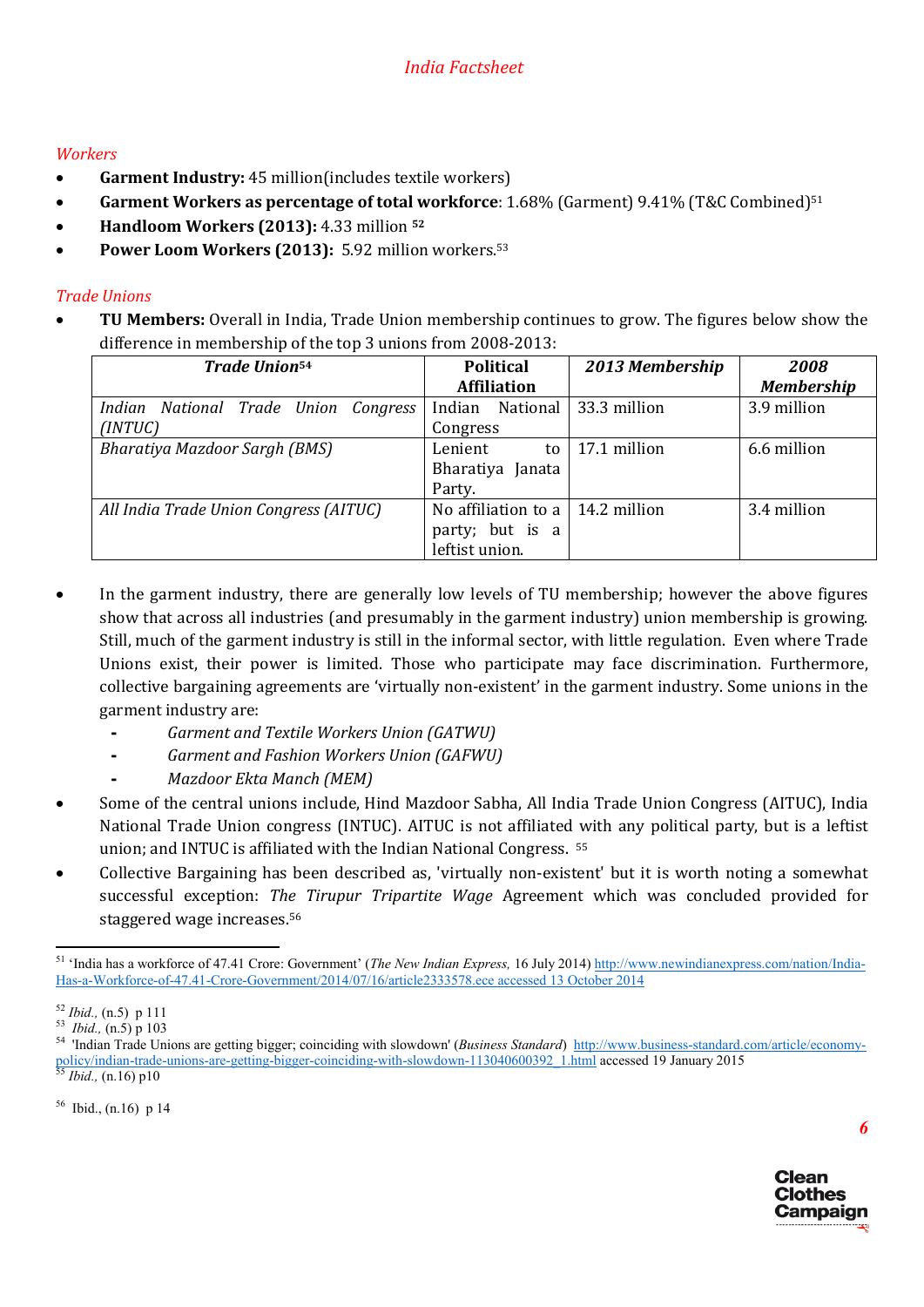# *Working Conditions*

It is difficult to get a true picture of working conditions from inspections, but the testimonies of workers have revealed that in many factories, workers must work under tremendous pressure often with no time for breaks or to visit the toilet. 57 <sup>58</sup>

# *Overview of Relevant labour laws, International Law and Implementation*

*\*\*\* Whilst the following table details the relevant labour laws, the fact that a significant number of garment workers in India operate in the informal economy means that even where national and international labour laws exists, workers in the informal economy often fall outside of their scope of protection.* 

| Area    | <b>International</b>        | Ratified?59 60         | National Labour Law   Implementation                                               |                                                                                       |
|---------|-----------------------------|------------------------|------------------------------------------------------------------------------------|---------------------------------------------------------------------------------------|
|         | Law                         |                        |                                                                                    |                                                                                       |
| General |                             |                        |                                                                                    | There are several These instruments Rights and obligations The rights granted and the |
|         | International               |                        |                                                                                    | $\alpha$ oblige India to also derive from reality is not always the                   |
|         |                             |                        | treaties as well as comply only if it national legislation, e.g. same; eventually, | the                                                                                   |
|         | International               | has                    |                                                                                    | ratified/ the Constitution, situation depends on the                                  |
|         | Labour                      | acceded to them.       | Labour<br>Law,                                                                     | and implementation.                                                                   |
|         | Organisation (ILO)          |                        | various other national                                                             |                                                                                       |
|         |                             |                        | Conventions that India has ratified legislative instruments.                       |                                                                                       |
|         | individual several<br>grant | <b>ILO</b>             |                                                                                    |                                                                                       |
|         | rights                      | and Conventions (See   |                                                                                    |                                                                                       |
|         | obligations.                | $below)$ <sup>61</sup> |                                                                                    |                                                                                       |
|         |                             |                        |                                                                                    |                                                                                       |
|         |                             | India's Ratification   |                                                                                    |                                                                                       |
|         |                             | status with the key    |                                                                                    |                                                                                       |
|         |                             | <b>Rights</b><br>Human |                                                                                    |                                                                                       |
|         |                             | Treaties:              |                                                                                    |                                                                                       |
|         |                             |                        |                                                                                    |                                                                                       |

 <sup>57</sup> *Ibid.*



<sup>58</sup> *Ibid.,* (n.17) p29 59 'Core International Human Rights Treaties, Optional Protocols & Core ILO Conventions ratified by India (*National Human Rights Commission, India*) http://nhrc.nic.in/documents/india\_ratification\_status.pdf accessed 12 September 2014

<sup>60</sup> 'Ratifications for India' (*International Labour Organisation*) http://www.ilo.org/dyn/normlex/en/f?p=NORMLEXPUB:11200:0::NO::P11200\_COUNTRY\_ID:102691 accessed 12 September 2014

<sup>61</sup> 'Ratifications of ILO Conventions: India Ratifications' (*International Labour Organisation)* http://www.ilo.org/dyn/normlex/en/f?p=1000:11200:0::NO:11200:P11200\_COUNTRY\_ID:102691 accessed 10 October 2014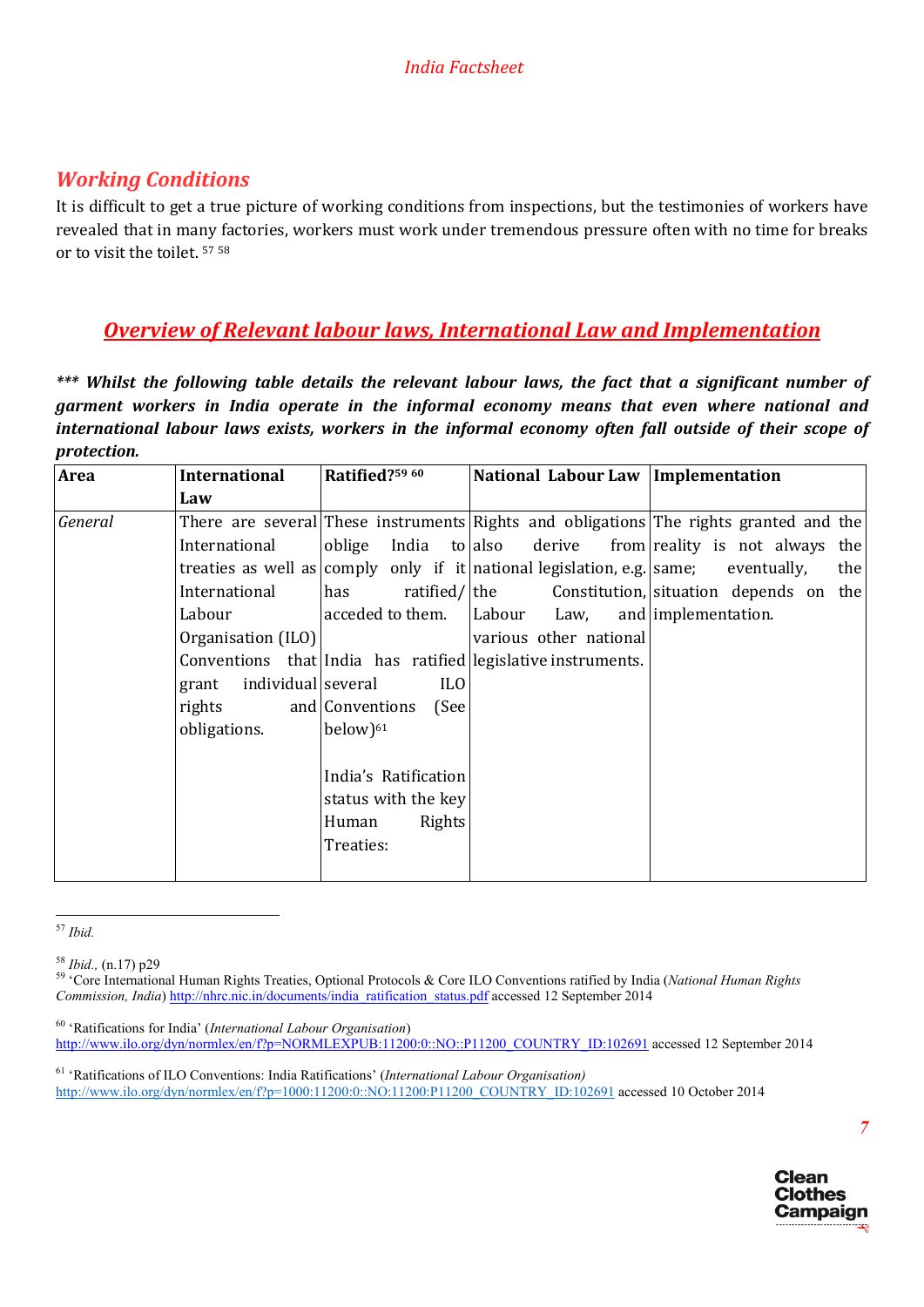|                       |                                | ICCPR: 1979, but        |                                 |                                                   |
|-----------------------|--------------------------------|-------------------------|---------------------------------|---------------------------------------------------|
|                       |                                | optional<br>no          |                                 |                                                   |
|                       |                                | protocols, so no        |                                 |                                                   |
|                       |                                | right of individual     |                                 |                                                   |
|                       |                                | complaints.             |                                 |                                                   |
|                       |                                | ICESCR:                 |                                 |                                                   |
|                       |                                | <b>CEDAW</b>            |                                 |                                                   |
|                       |                                | CRC                     |                                 |                                                   |
| Forced Labour         | ILO Conventions:               | ILO 29: 1954            | The                             | Bonded Labour The ILO conventions on              |
|                       | 29 & 105                       | ILO 105: 2000           |                                 |                                                   |
|                       |                                |                         |                                 | System (Abolition) Act forced labour should apply |
|                       |                                |                         | $(1976)^{62}$                   | to ALL workers, even those                        |
|                       |                                |                         |                                 | in the informal economy                           |
|                       |                                |                         |                                 |                                                   |
|                       |                                |                         |                                 | Classic Bonded or forced                          |
|                       | ICCPR, Arts 7,8                | <b>ICCPR: See above</b> |                                 | labour is not as much a                           |
|                       |                                |                         |                                 | 'disguised'<br>problem<br>as                      |
|                       |                                |                         |                                 | forms of forced labour such                       |
|                       |                                |                         |                                 | as compulsory overtime. 63                        |
|                       |                                |                         |                                 |                                                   |
|                       |                                |                         |                                 | Country specific problem:                         |
|                       |                                |                         |                                 | Sumangali<br><b>System</b>                        |
|                       |                                |                         |                                 | (prevalent in Tamil Nadu). <sup>64</sup>          |
|                       |                                |                         |                                 | 65                                                |
| Non-                  | ILO Conventions: ILO 100: 1958 |                         | Article                         | $15$ The<br>and<br>caste<br>system                |
| <b>Discrimination</b> | 100 & 111                      | ILO 111: 1960           | (Constitution)                  | discrimination<br>associated                      |
|                       |                                |                         | prohibits                       | continues to be problematic.                      |
|                       | ICCPR, Arts 2, 26              | See above.              | discrimination on basis         |                                                   |
|                       | ICESCR, Art 2(2)               |                         | of caste or gender.             | Women<br>are<br>not                               |
|                       | CRC, Art 2                     |                         | Equal                           | remuneration discriminated<br>against             |
|                       | CEDAW, Art 1                   |                         | Act 1976                        | financially but<br>other<br>in                    |
|                       |                                |                         |                                 | ways. $(E.g.$ termination of                      |
|                       |                                |                         | Sexual Harassment of employment | due<br>to                                         |
|                       |                                |                         | Women at Workplace pregnancy;   | sexual                                            |
|                       |                                |                         | (prevention,                    | harassment- see below). 66                        |
|                       |                                |                         | prohibition<br>and $67$         |                                                   |
|                       |                                |                         | Redressal).                     |                                                   |

<sup>62</sup> 'The Bonded Labour System (Abolition) Act 1976, http://indiacode.nic.in/fullact1.asp?tfnm=197619 accessed 2 January 2015

<sup>63</sup> *Ibid.*, (n.16) p16<br><sup>64</sup> *Ibid.*, (n.17) p4<br><sup>65</sup> 'Captured by Cotton: Exploited Dalit Girls produce garments in India for European and US markets' (SOMO, India Committed for the Netherlands, July 2011) p 14



<sup>66</sup> *Ibid.,* (n.17) p18 67 *Ibid.,* (n.16) p18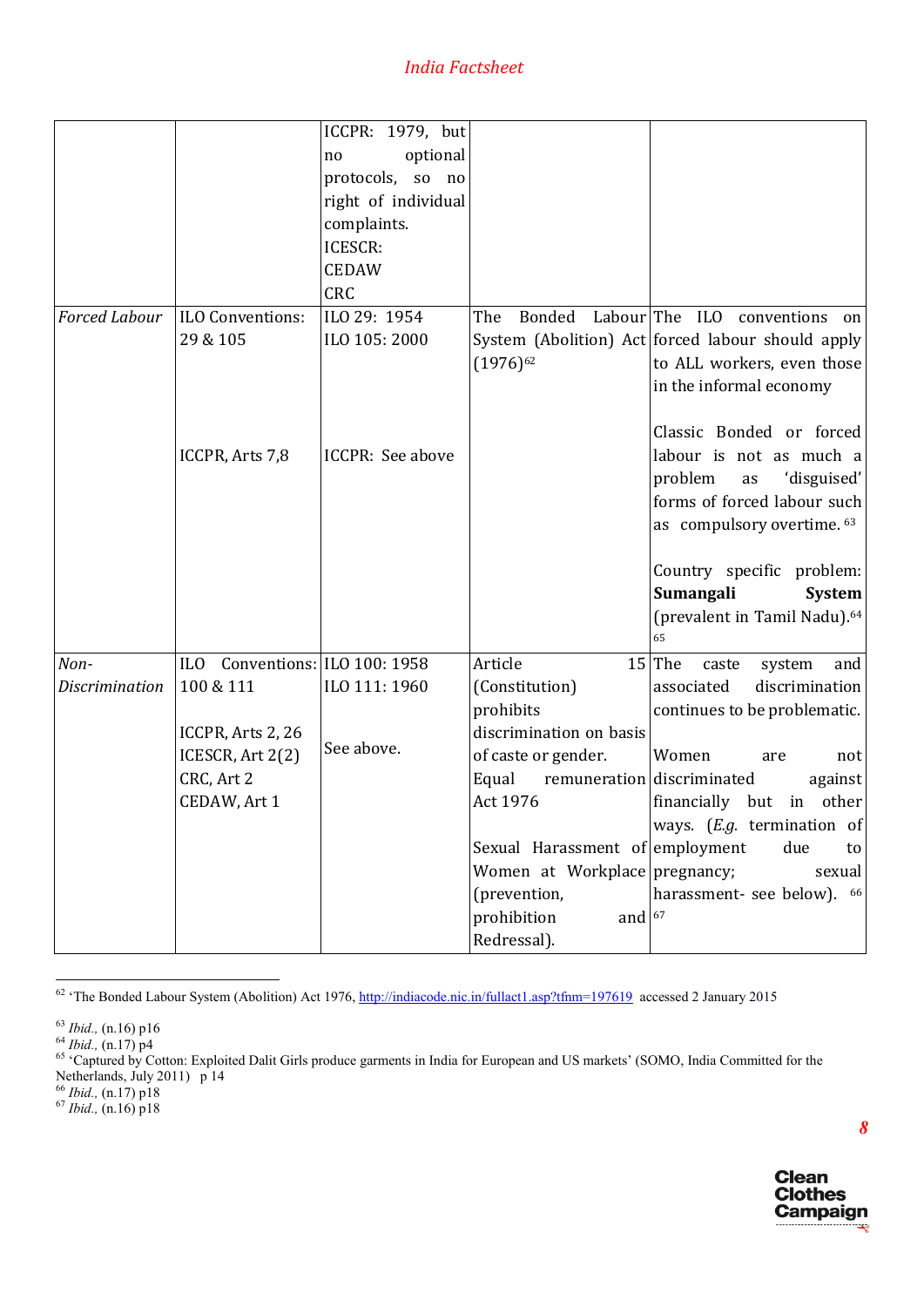| Women             | <b>CEDAW</b>                               |                    |                                       | Yes, but with some The Sexual Harassment In a study, 60% of women |
|-------------------|--------------------------------------------|--------------------|---------------------------------------|-------------------------------------------------------------------|
|                   |                                            | reservations       | of<br>Women                           | at reported<br>abuse<br>and                                       |
|                   |                                            |                    | Workplace                             | harassment<br>in<br>the                                           |
|                   |                                            |                    | (prevention,                          | workplace. The Sumangali                                          |
|                   |                                            |                    | prohibition, Redressal) system        | clearly<br>violates                                               |
|                   |                                            |                    | (2013)                                | women's' rights. 68 69                                            |
|                   |                                            |                    |                                       |                                                                   |
|                   |                                            |                    | Various<br>other<br>laws              |                                                                   |
|                   |                                            |                    | which protect women.                  |                                                                   |
| Child Labour      | Conventions ILO 138: No<br>IL <sub>0</sub> |                    | Child                                 | Labour The law defines a child as                                 |
|                   | 138                                        | ILO 182: No        | (Prohibition                          | and someone under 14. Children                                    |
|                   | 182                                        |                    |                                       | Regulation) Act 1986 <sup>70</sup> are permitted to work, but     |
|                   |                                            | CRC: Yes but has a |                                       | only in certain sectors.                                          |
|                   | CRC, Art 32                                | reservation on     |                                       | Under this law, certain Notably children are not                  |
|                   |                                            | article 32.        | jobs<br>dangerous                     | are allowed to work in the                                        |
|                   |                                            |                    | prohibited,                           | and handloom and powerloom                                        |
|                   |                                            |                    | conditions for work are sectors. $71$ |                                                                   |
|                   |                                            |                    | prescribed.                           |                                                                   |
|                   |                                            |                    |                                       | National legislation limits                                       |
|                   |                                            |                    |                                       | the work of children. In                                          |
|                   |                                            |                    |                                       | practice, child labour is                                         |
|                   |                                            |                    |                                       | common, especially within                                         |
|                   |                                            |                    |                                       | the Sumangali scheme. <sup>72</sup> 73                            |
| Freedom           | of ILO Conventions:                        | ILO 87: No         | Article<br>19(1)                      | $(c)$ In practice, unionisation is                                |
| Association/Col   | 87                                         | ILO 98: No         | Constitution                          | difficult,<br>and<br>union                                        |
| lective           | 98                                         |                    |                                       | membership can come with                                          |
| <b>Bargaining</b> |                                            |                    | Trade Unions Act 1926                 | discrimination. Unionisation                                      |
|                   | ICCPR, Art 22                              | As above.          |                                       | and labour law protection is                                      |
|                   | ICESCR, Art 8                              |                    |                                       | Industrial Disputes Act practically impossible in the             |
|                   |                                            |                    | 1947 (limited CB)                     | informal sector. 74 75                                            |
|                   |                                            |                    |                                       |                                                                   |
|                   |                                            |                    |                                       | <b>Notable exception: Tirupur</b>                                 |

 <sup>68</sup> Standing Firm Against Factory Floor Harassment: Preventing violence against women garment workers in Bangladesh and India (*Fair Wear Foundation,* 2013) http://www.fairwear.org/ul/cms/fck-uploaded/documents/fwfpublications\_reports/StandingFirmReportFWF2013.pdf accessed 24 October 2014, p 11



<sup>&</sup>lt;sup>69</sup> *Ibid.*, (n.65) p12<br><sup>70</sup> 'The Child Labour (Prohibition and Regulation) Act, 1986 http://chdslsa.gov.in/right\_menu/act/pdf/Child.pdf accessed 24 October 2014

<sup>71</sup> *Ibid.,* Art. III (11) 72 *Ibid.,* (n.17) p4 73 *Ibid.,* (n.65) p14 74 *Ibid.,* (n.16) p 13, 14 <sup>75</sup> *Ibid.,* (n.17) p 15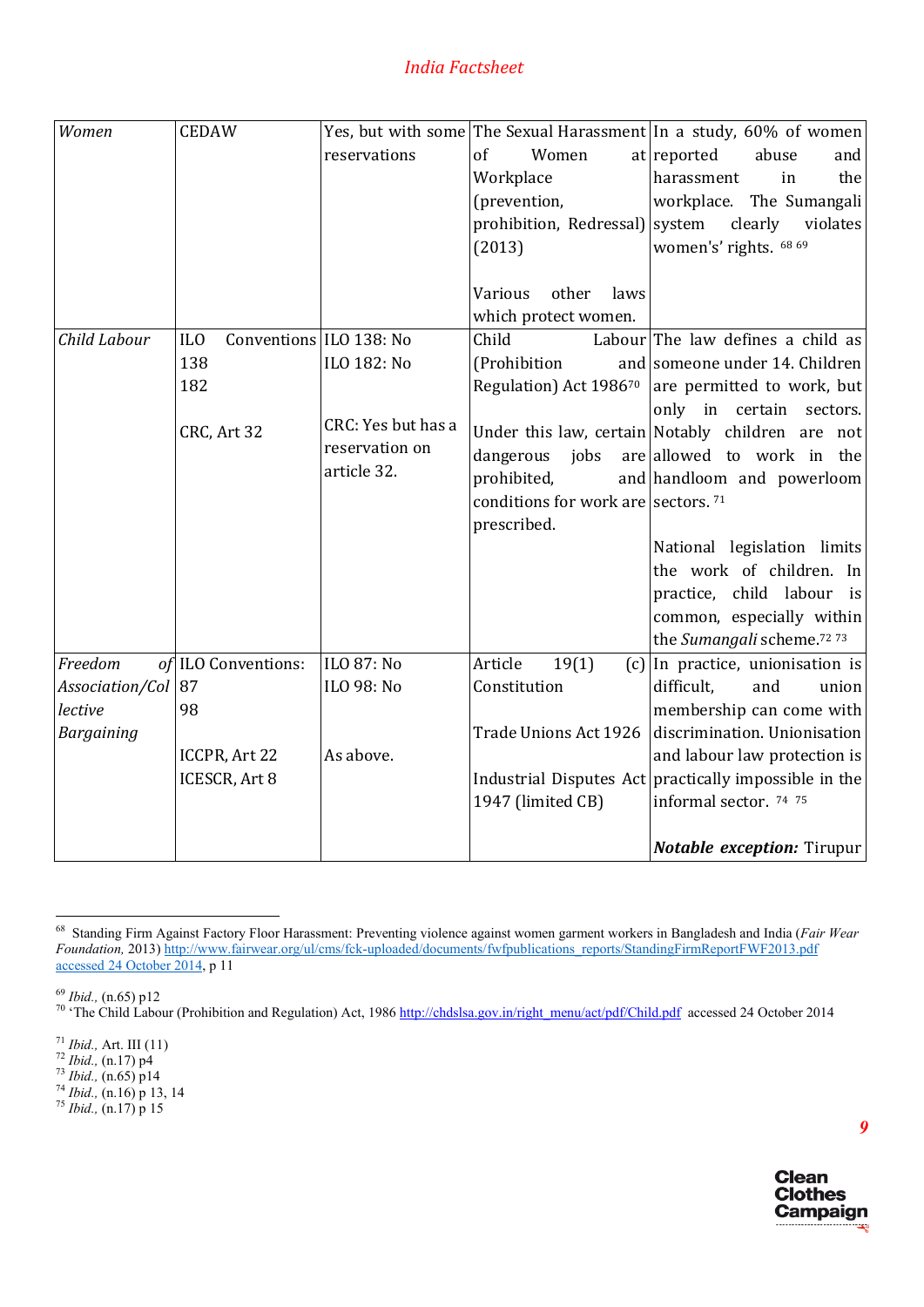|                                    |                                       |                                         |                                                                         | tripartite wage agreement.<br>76                                                                                                                               |
|------------------------------------|---------------------------------------|-----------------------------------------|-------------------------------------------------------------------------|----------------------------------------------------------------------------------------------------------------------------------------------------------------|
| Living Wage                        | <b>ILO Conventions:</b><br>26 & 131   | ILO 26: 1955<br>ILO 131: No             | Minimum<br>Wage<br>(1948)                                               | Act There is a national floor<br>wage, and states set the<br>various minimum<br>wages,                                                                         |
|                                    | ICESCR, Art 7                         | ICESCR: Yes, but<br>not the<br>optional |                                                                         | but this is<br>always<br>not<br>implemented.                                                                                                                   |
|                                    |                                       | protocol.                               |                                                                         | Even where the minimum<br>wage is being paid, it is not<br>close to the estimates of a<br>living wage. <sup>77</sup>                                           |
| Reasonable<br><b>Working Hours</b> | <b>ILO Convention</b><br>$\mathbf{1}$ | ILO 1:1921                              | Factories Act (1948) With<br>(establishes<br>day, 48 hour week)         | few<br>inspectors,<br>8 hour enforcement<br>of<br>such<br>provisions is difficult.                                                                             |
|                                    | ICESCR, Art 7                         | ICESCR: Yes, but<br>no OP.              |                                                                         | Overtime continues to be a<br>problem. <sup>78</sup>                                                                                                           |
| Safe<br>Conditions                 | Working ILO Convention<br>155         | N <sub>o</sub>                          | Factories Act (1948)<br>Maternity Benefit Act implementation.<br>(1961) | Overall,<br>quite<br>strong                                                                                                                                    |
|                                    | ICESCR, Art 7                         | ICESCR: Yes, but<br>no OP.              |                                                                         | Problems include lack of<br>childcare, or lack of canteen<br>facilities.<br>Some<br>workers<br>though, have complained of<br>being electrocuted. <sup>79</sup> |
|                                    |                                       |                                         |                                                                         | Reports of token system to<br>use the toilet <sup>80</sup>                                                                                                     |

# *Living Conditions of Workers*

## *The Social Insurance law*

Social insurance laws do exist, but most workers are "not aware of their rights." Much of the Indian garment industry remains in the informal sector, which leaves workers without access to benefits or legal protection.<sup>81</sup> However, various laws exist which provide sickness insurance, maternity benefits, superannuation, etc.



<sup>&</sup>lt;sup>76</sup> *Ibid.*, (n.16) p1 4<br><sup>77</sup> *Ibid.*, (n.16) p20, 21<br><sup>78</sup> *Ibid.*, (n.16) p16, 18<br><sup>79</sup> Gethin Chamberlian 'India's Clothing Workers: "They slap us and call us dogs and donkeys"' (The Guardian, 25 November 2012) http://www.theguardian.com/world/2012/nov/25/india-clothing-workers-slave-wages accessed 24 October 2014

<sup>&</sup>lt;sup>80</sup> *Ibid.*, (n.17) p 29<br><sup>81</sup> 'General Overview' (*Ministry of Labour and Employment*) http://labour.gov.in/content/division/social-security.php accessed 12 September 2014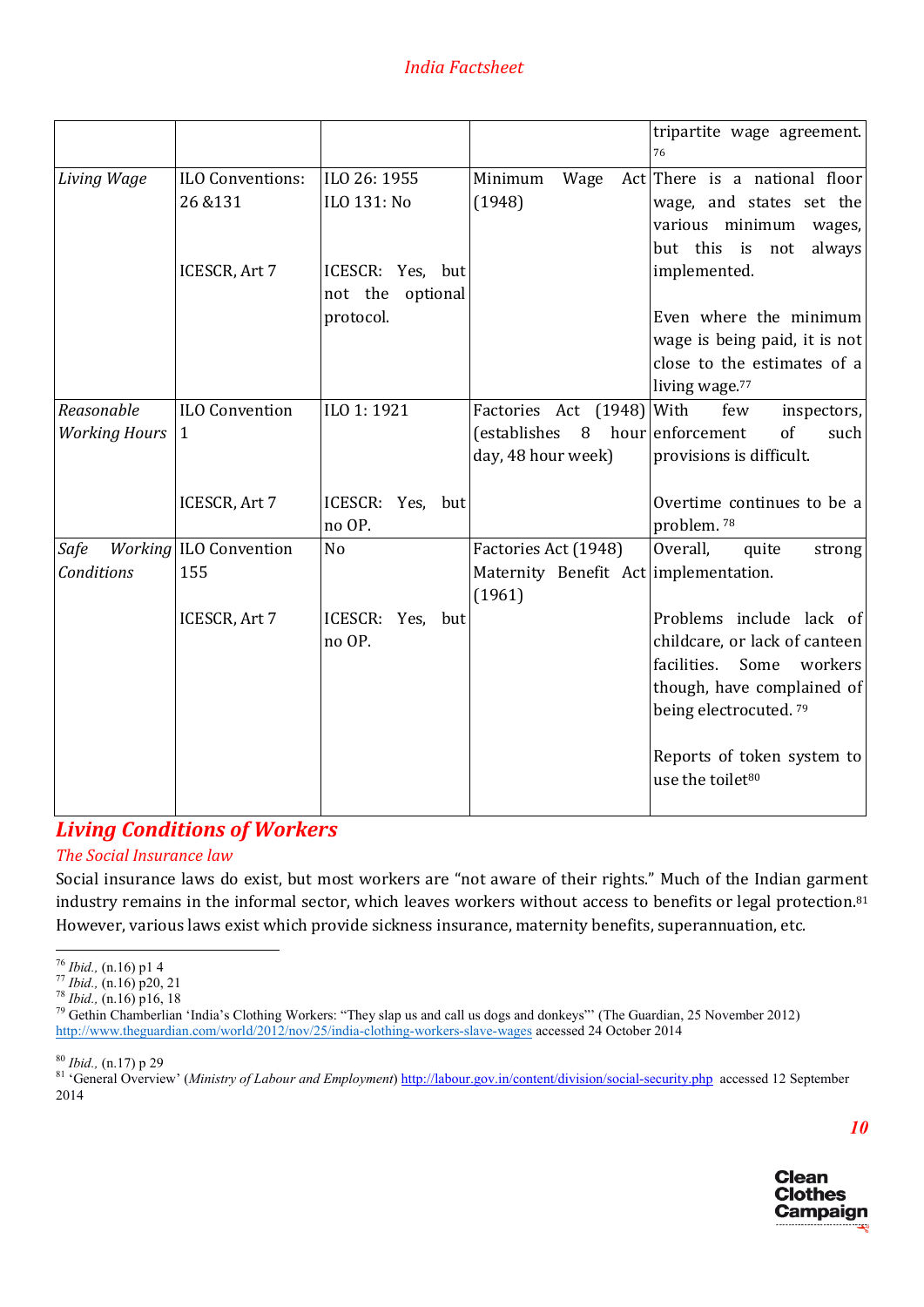#### *Housing*

Housing is extremely expensive, especially since the workers receive very low wages. In the future, subsidised dormitory accommodation may be provided for some workers. 82 In situations where the *Sumangali* system exists, workers are provided with (often poor) accommodation but their movement is tightly controlled; they are almost never allowed to leave. 83 84

#### *Medical Facilities*

A survey of some workers in Tamil Nadu revealed that in general there are not any medical facilities at the factories although sometimes there is a nurse who could offer help. Health problems continue to be an issue as workers do not always take breaks, or get proper nutrition. 85

#### *Food Arrangements*

There should be canteens in factories with more than 250 employees, but this is often not the case. 86 Additionally, the high demands placed on workers means they may be forced to skip breaks.87Sometimes food and boarding costs are deducted from daily wages.<sup>88</sup>

#### *Living Wage vs. Minimum Wage*

In India, minimum wages are governed by the Minimum Wages Act, 1948. There is a national floor wage and then each individual state has discretion to use this or use a wage higher than the floor wage. Since much of the garment industry operates on the informal sector, many do not receive the protection of such laws.

| Area <sup>89</sup>     | <b>Minimum Wage</b> | Context <sup>90 91</sup>               | <b>Living Wage</b> |
|------------------------|---------------------|----------------------------------------|--------------------|
| Average of key regions |                     | 1 Kilo of Rice:92                      |                    |
| (from Asia Floor Wage) | \$65.42             | $$0.57/\text{\textsterling}0.50/35$ Rs | \$247.12           |
|                        | €51.70              |                                        | €195.30            |
|                        | 4000Rs              |                                        | 15,125Rs           |
|                        |                     | 1 pair of jeans (Levi's                |                    |
|                        |                     | equivalent):<br>or                     |                    |
|                        |                     | \$35.05/€30.65/2162,35                 |                    |

<sup>&</sup>lt;sup>82</sup> 'India takes lesson from China to lure workers to garment industry' (Financial Times/Yale Global Online) http://yaleglobal.yale.edu/content/india-takes-lesson-china-lure-workers-garment-industry accessed 24 October 2014



<sup>&</sup>lt;sup>83</sup> *Ibid.*, (n.17) p 20, 21<br><sup>84</sup> *Ibid.*, (n.16) p17<br><sup>85</sup> *Ibid.*, (n.65) p16<br><sup>86</sup> *Ibid.*, (n.16) p 22<br><sup>87</sup> *Ibid.*, (n.17) p29<br><sup>87</sup> *Ibid.*, (n.17) p29<br><sup>89</sup> 'Living Wage versus Minimum Wage'(Clean Clothes Campaign) <u>h</u> accessed 10 October 2014

<sup>&</sup>lt;sup>90</sup> 'Cost of Living in India' (*Numbeo)* http://www.numbeo.com/cost-of-living/country\_result.jsp?country=India accessed 24 October 2014<br><sup>91</sup> Conversions taken from www.xe.com on 3 February 2015<br><sup>92</sup> Oral Communication wi